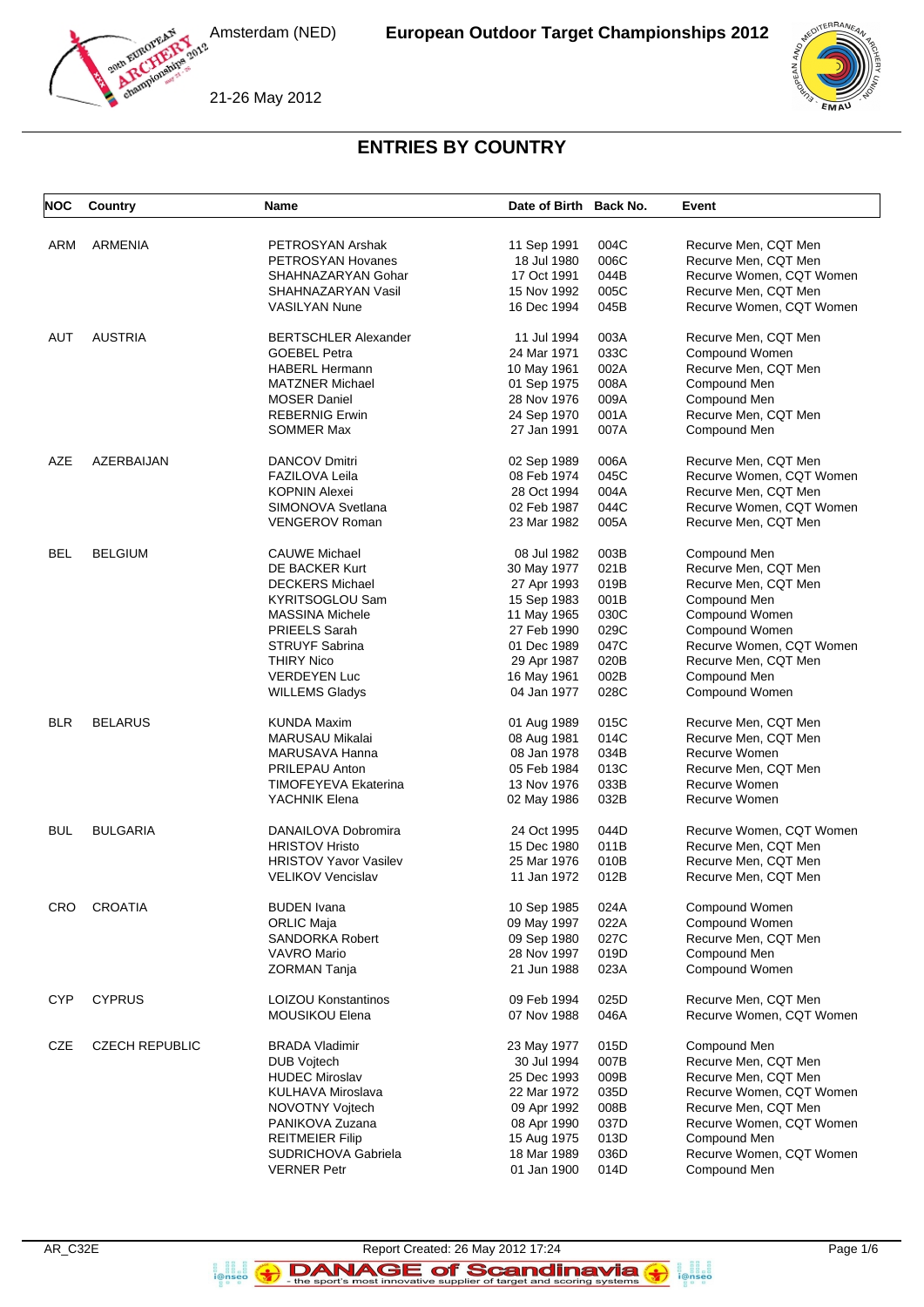



#### **ENTRIES BY COUNTRY**

| <b>NOC</b> | Country        | Name                                            | Date of Birth Back No. |              | Event                    |
|------------|----------------|-------------------------------------------------|------------------------|--------------|--------------------------|
| DEN        | <b>DENMARK</b> | <b>CHRISTIANSEN Carina Rosenvinge</b>           | 17 Mar 1991            | 030C         | Recurve Women            |
|            |                | <b>DAMSBO Martin</b>                            | 26 May 1985            | 013B         | Compound Men             |
|            |                | JAGER Maja Buskbjerg                            | 22 Dec 1991            | 029C         | Recurve Women            |
|            |                | JOHANNESSEN Torben                              | 02 Oct 1967            | 014B         | Compound Men             |
|            |                | <b>KROGSHEDE Mads Juul</b>                      | 28 Oct 1991            | 017B         | Recurve Men, CQT Men     |
|            |                |                                                 |                        | 031C         | Recurve Women            |
|            |                | <b>LAURSEN Louise</b><br><b>LAURSEN Patrick</b> | 27 Jun 1988            | 015B         | Compound Men             |
|            |                | SOEMOD Camilla                                  | 16 May 1988            |              |                          |
|            |                |                                                 | 27 Feb 1985            | 032C         | Compound Women           |
|            |                | <b>SONNICHSEN Frederik</b>                      | 24 Mar 1992            | 018B<br>016B | Recurve Men, CQT Men     |
|            |                | <b>WEISS Johan</b>                              | 17 Apr 1988            |              | Recurve Men, CQT Men     |
| ESP        | <b>SPAIN</b>   | <b>AGUDO Fatima</b>                             | 15 Jun 1968            | 027A         | Compound Women           |
|            |                | <b>BLAZQUEZ Alberto</b>                         | 01 May 1975            | 008C         | Compound Men             |
|            |                | <b>CUESTA Elias</b>                             | 15 Mar 1985            | 002B         | Recurve Men              |
|            |                | <b>CUESTA Irene</b>                             | 13 Sep 1983            | 026A         | Compound Women           |
|            |                | DE LA TORRE Luis Miguel                         | 11 Dec 1963            | 009C         | Compound Men             |
|            |                | <b>FERNANDEZ Antonio</b>                        | 12 Jun 1991            | 001B         | Recurve Men              |
|            |                | <b>FERNANDEZ Helena</b>                         | 08 Mar 1991            | 041C         | Recurve Women, CQT Women |
|            |                | <b>FOULON Magali</b>                            | 08 Jan 1988            | 042C         | Recurve Women, CQT Women |
|            |                | <b>GRANDAL</b> Iria                             | 13 Aug 1990            | 043C         | Recurve Women, CQT Women |
|            |                | <b>LUQUE Pilar</b>                              |                        | 025A         | Compound Women           |
|            |                | RODRIGUEZ Juan I.                               | 19 Apr 1992            | 003B         | Recurve Men              |
|            |                | <b>VIDAL Alfonso</b>                            | 05 Nov 1962            | 007C         | Compound Men             |
| EST        | <b>ESTONIA</b> | <b>GROSS Jaanus</b>                             | 30 Sep 1975            | 013D         | CQT Men, Recurve Men     |
|            |                | <b>KENT Kristo</b>                              | 06 Dec 1978            | 017D         | Compound Men             |
|            |                | LOTT Jaan                                       | 22 Mar 1965            | 015D         | CQT Men, Recurve Men     |
|            |                | <b>LUIK Siret</b>                               | 28 Sep 1986            | 038B         | Recurve Women, CQT Women |
|            |                | <b>OJAMAE Pearu Jakob</b>                       | 01 Nov 1994            | 014D         | Recurve Men, CQT Men     |
|            |                | <b>PARNAT Reena</b>                             | 01 Dec 1993            | 039B         | Recurve Women, CQT Women |
|            |                | <b>PREIMANN Anneli</b>                          | 20 Dec 1988            | 040B         | Recurve Women, CQT Women |
|            |                | <b>TORMIS Priit</b>                             | 21 Apr 1974            | 016D         | Compound Men             |
| <b>FIN</b> | <b>FINLAND</b> | <b>HATAVA Matti</b>                             | 10 Mar 1981            | 012D         | Recurve Men, CQT Men     |
|            |                | JARVENPAA Erja                                  | 03 Sep 1964            | 029B         | Compound Women           |
|            |                | JARVENPAA Marko                                 | 05 May 1966            | 004D         | Compound Men             |
|            |                | <b>KILPIA Asko</b>                              | 28 Oct 1968            | 005D         | Compound Men             |
|            |                | <b>KOURULA Laura</b>                            | 05 Jun 1981            | 047A         | Recurve Women, CQT Women |
|            |                | <b>LANTEE Anne</b>                              | 08 May 1982            | 030B         | Compound Women           |
|            |                | LEHTONEN Kaj                                    | 09 Feb 1970            | 006D         | Compound Men             |
|            |                | <b>MAKKONEN Susanna</b>                         | 23 Oct 1967            | 028B         | Compound Women           |
|            |                | <b>TEKONIEMI Antti</b>                          | 27 Jun 1982            | 011D         | Recurve Men, CQT Men     |
|            |                | VIRTANEN Aki                                    | 03 Dec 1974            | 010D         | Recurve Men, CQT Men     |
| FRA        | <b>FRANCE</b>  | <b>BEZAULT Celine</b>                           | 15 Sep 1978            | 035A         | Recurve Women            |
|            |                | CHESSE Joanna                                   | 25 Feb 1986            | 024C         | Compound Women           |
|            |                | <b>COTRY Cyrielle</b>                           | 08 Jun 1987            | 037A         | Recurve Women            |
|            |                | <b>DELOCHE Pierre Julien</b>                    | 06 Feb 1982            | 006B         | Compound Men             |
|            |                | <b>DOUSSOT Christophe</b>                       | 02 May 1979            | 005B         | Compound Men             |
|            |                | <b>FAUCHERON Thomas</b>                         | 23 Feb 1990            | 020C         | Recurve Men              |
|            |                | <b>GENET Dominique</b>                          | 24 Nov 1968            | 004B         | Compound Men             |
|            |                | <b>GIROUILLE Romain</b>                         | 26 Apr 1988            | 019C         | Recurve Men              |
|            |                | <b>LEBECQUE Pascale</b>                         | 18 Apr 1989            | 023C         | Compound Women           |
|            |                | <b>MARTRET Caroline</b>                         | 24 Feb 1985            | 022C         | Compound Women           |
|            |                | PREVOST Gael                                    | 08 Mar 1994            | 021C         | Recurve Men              |
|            |                | <b>SCHUH Berengere</b>                          | 13 Jun 1984            | 036A         | Recurve Women            |
|            |                |                                                 |                        |              |                          |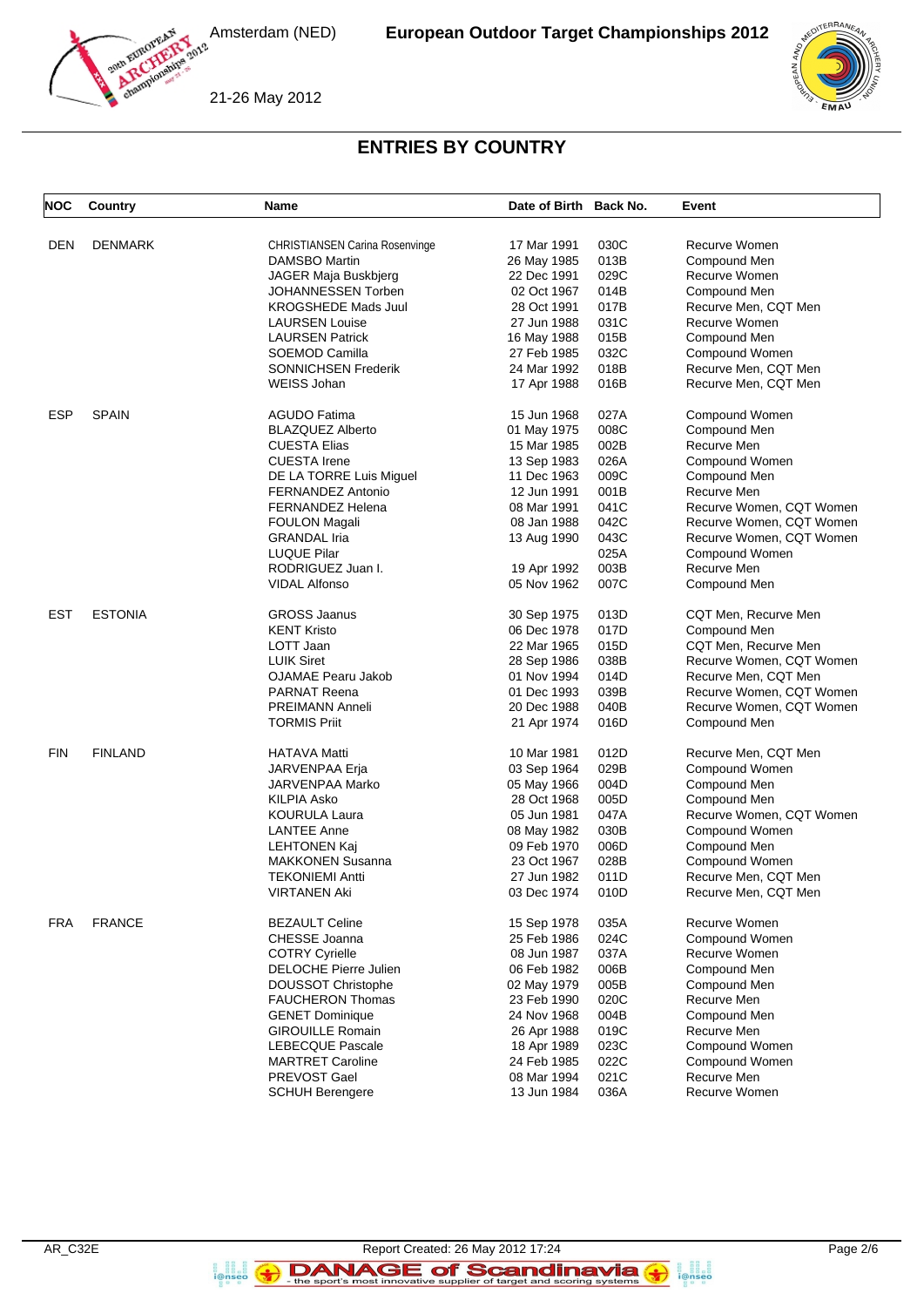



21-26 May 2012

# **ENTRIES BY COUNTRY**

| <b>NOC</b> | Country              | Name                          | Date of Birth Back No. |      | Event                    |
|------------|----------------------|-------------------------------|------------------------|------|--------------------------|
| GBR        | <b>GREAT BRITAIN</b> | <b>BUSBY Duncan</b>           | 17 Dec 1983            | 004A | Compound Men             |
|            |                      | <b>CLARK Daisy</b>            | 29 Apr 1995            | 026D | Compound Women           |
|            |                      | <b>FOLKARD Naomi</b>          | 18 Sep 1983            | 036C | Recurve Women            |
|            |                      | <b>GALES Andrea</b>           | 23 Dec 1972            | 027D | Compound Women           |
|            |                      | <b>GODFREY Laurence</b>       | 09 Jun 1976            | 010A | Recurve Men              |
|            |                      |                               |                        | 006A |                          |
|            |                      | <b>GRIMWOOD Liam</b>          | 07 Jun 1987            |      | Compound Men             |
|            |                      | <b>HOLDERNESS Lucy</b>        | 05 Oct 1964            | 025D | Compound Women           |
|            |                      | <b>OLIVER Amy</b>             | 10 Jul 1987            | 035C | Recurve Women            |
|            |                      | <b>TERRY Simon</b>            | 27 Mar 1974            | 011A | Recurve Men              |
|            |                      | <b>WHITE Chris</b>            | 11 Mar 1979            | 005A | Compound Men             |
|            |                      | <b>WILLIAMSON Alison</b>      | 03 Nov 1971            | 037C | Recurve Women            |
|            |                      | WILLS Alan                    | 03 Aug 1981            | 012A | Recurve Men              |
| GEO        | <b>GEORGIA</b>       | DIASAMIDZE Asmat              | 30 Jan 1973            | 038D | Recurve Women            |
|            |                      | <b>ESEBUA Kristine</b>        | 19 Mar 1985            | 040D | Recurve Women            |
|            |                      | <b>KVLIVIDZE Irakli</b>       | 16 Apr 1995            | 023B | Recurve Men, CQT Men     |
|            |                      | NARIMANIDZE Khatuna           | 02 Feb 1974            | 039D | Recurve Women            |
|            |                      | PKHAKADZE Lasha               | 24 May 1994            | 022B | Recurve Men, CQT Men     |
|            |                      | RIZHAMADZE Tornike            | 08 Nov 1994            | 024B | Recurve Men, CQT Men     |
| GER        | <b>GERMANY</b>       | <b>BERGER Kristina</b>        | 20 Jun 1988            | 028D | Compound Women           |
|            |                      | <b>FLOTO Florian</b>          | 12 Apr 1988            | 020D | Recurve Men, CQT Men     |
|            |                      | <b>LAUBE Marcus</b>           | 11 Dec 1981            | 009B | Compound Men             |
|            |                      | <b>MAYR Camilo</b>            | 04 Mar 1991            | 019D | Recurve Men, CQT Men     |
|            |                      | <b>MIKALA Melanie</b>         | 03 May 1987            | 030D | Compound Women           |
|            |                      | <b>RICHTER Elena</b>          | 03 Jul 1989            | 038A | Recurve Women, CQT Women |
|            |                      |                               |                        | 021D |                          |
|            |                      | <b>ROHRBERG Sebastian</b>     | 13 Mar 1979            |      | Recurve Men, CQT Men     |
|            |                      | SCRIBA Julian                 | 01 Jan 1989            | 007B | Compound Men             |
|            |                      | <b>TITSCHER Paul</b>          | 31 Dec 1986            | 008B | Compound Men             |
|            |                      | <b>UNRUH Lisa</b>             | 12 Apr 1988            | 039A | Recurve Women, CQT Women |
|            |                      | <b>WEIHE Andrea</b>           | 29 Dec 1975            | 029D | Compound Women           |
|            |                      | <b>WINTER Karina</b>          | 14 Jan 1986            | 040A | Recurve Women, CQT Women |
| GRE        | <b>GREECE</b>        | ATLA Anita-Evi                | 15 Jan 1976            | 032A | Recurve Women, CQT Women |
|            |                      | <b>CHORTI Ariadni</b>         | 19 Apr 1994            | 034A | Recurve Women, CQT Women |
|            |                      | <b>KALOMOIRIS Georgios</b>    | 23 Apr 1964            | 006D | Recurve Men, CQT Men     |
|            |                      | PAPAVASILEIOU Michail         | 07 Apr 1994            | 005D | Recurve Men, CQT Men     |
|            |                      | PSARRA Evangelia              | 17 Jun 1974            | 033A | Recurve Women, CQT Women |
|            |                      | <b>TSERKEZIS Stefanos</b>     | 16 Dec 1972            | 004D | Recurve Men, CQT Men     |
| <b>HUN</b> | <b>HUNGARY</b>       | <b>BOKA Laszlo</b>            | 09 Mar 1992            | 011B | Compound Men             |
|            |                      | <b>CSOREGH Pal</b>            | 18 Jul 1990            | 020A | Recurve Men, CQT Men     |
|            |                      | DEZSO Janos                   | 20 Dec 1982            | 021A | Recurve Men, CQT Men     |
|            |                      | GAJDOS Csaba                  | 17 Sep 1974            | 019A | Recurve Men, CQT Men     |
|            |                      | <b>KIS Laszlo</b>             | 28 Feb 1967            | 010B | Compound Men             |
|            |                      | <b>ONDRIK Tibor</b>           | 25 Jul 1964            | 012B | Compound Men             |
|            |                      | W. KISS Timea                 | 19 Jan 1973            | 046C | Recurve Women, CQT Women |
|            |                      |                               |                        |      |                          |
| IRL        | <b>IRELAND</b>       | <b>CUTHBERT Sinead</b>        | 14 Dec 1981            | 045A | CQT Women, Recurve Women |
|            |                      | GILL Joe                      | 10 May 1990            | 008C | Recurve Men, CQT Men     |
|            |                      | <b>GRIFFIN Colin</b>          | 20 Jun 1983            | 015C | Compound Men             |
|            |                      | <b>HALL Robert</b>            | 12 Feb 1971            | 013C | Compound Men             |
|            |                      | <b>HANLON Keith</b>           | 09 Jan 1966            | 009C | Recurve Men, CQT Men     |
|            |                      | <b>LAWTHER Melanie</b>        | 14 Dec 1981            | 031B | Compound Women           |
|            |                      | O HANLON Brendan              | 11 Jun 1979            | 007C | Recurve Men, CQT Men     |
|            |                      | <b>REIDY Maeve</b>            | 10 Jun 1990            | 044A | Recurve Women, CQT Women |
|            |                      | SMITH John                    |                        | 014C | Compound Men             |
| <b>ISR</b> | <b>ISRAEL</b>        | <b>MATZKIN Guy</b>            | 01 Jan 1990            | 027B | Recurve Men, CQT Men     |
|            |                      | <b>TROYEPOLSKIY Stanislav</b> | 03 Jan 1971            | 018D | Compound Men             |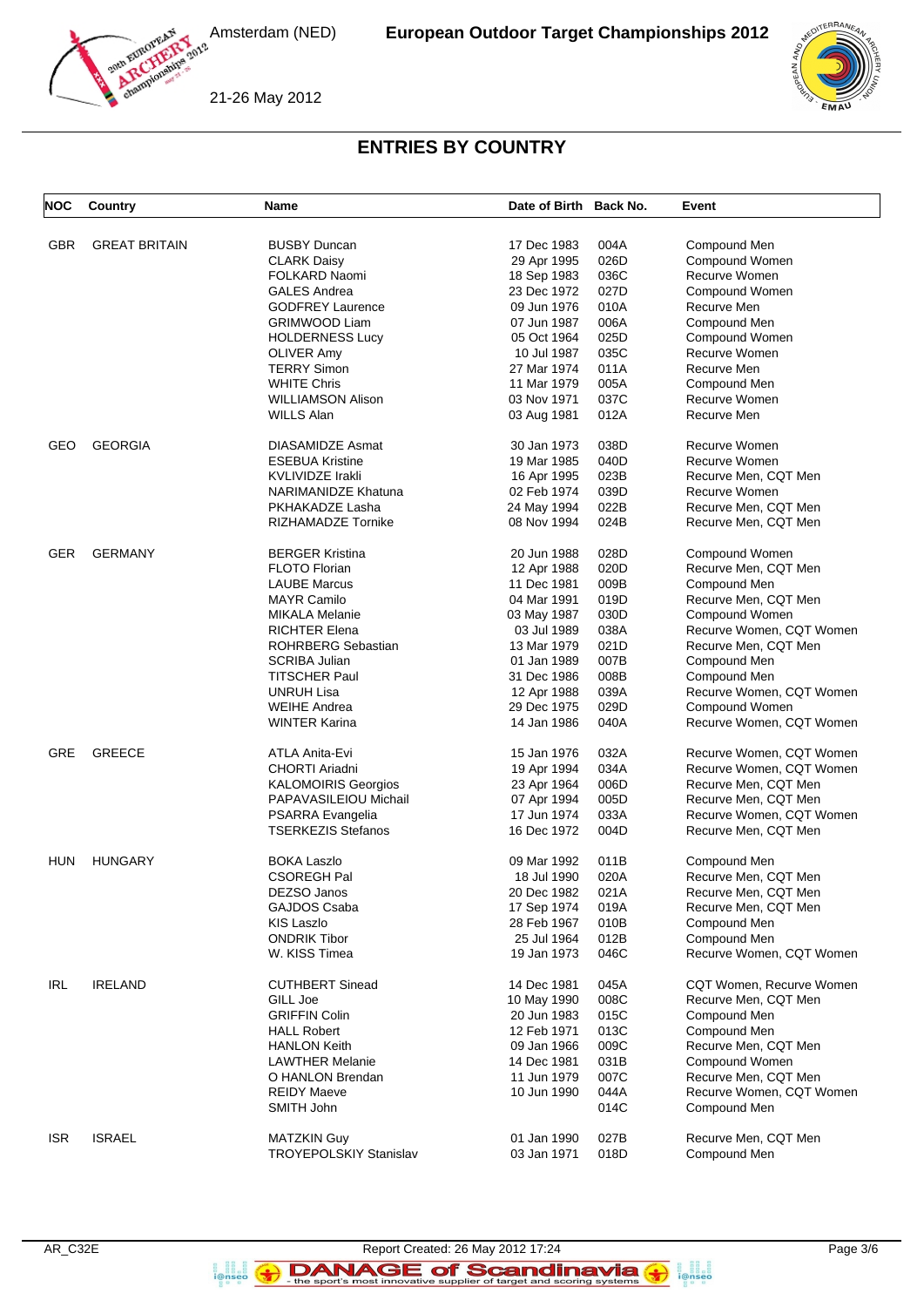



21-26 May 2012

## **ENTRIES BY COUNTRY**

| <b>NOC</b> | Country            | Name                         | Date of Birth Back No. |      | Event                    |
|------------|--------------------|------------------------------|------------------------|------|--------------------------|
| <b>ITA</b> | <b>ITALY</b>       | ANASTASIO Anastasia          |                        | 028A |                          |
|            |                    |                              | 15 Jul 1990            |      | Compound Women           |
|            |                    | <b>DRAGONI Luigi</b>         | 13 Aug 1983            | 011C | Compound Men             |
|            |                    | <b>FANTI Luca</b>            | 18 Jan 1991            | 010C | Compound Men             |
|            |                    | <b>FRANGILLI Michele</b>     | 01 May 1976            | 007D | Recurve Men              |
|            |                    | <b>GALIAZZO Marco</b>        | 07 May 1983            | 009D | Recurve Men              |
|            |                    | LIONETTI Pia Carmen          | 26 Feb 1987            | 035B | Recurve Women            |
|            |                    | LONGO Laura                  | 22 Aug 1988            | 030A | Compound Women           |
|            |                    | <b>NESPOLI Mauro</b>         | 22 Nov 1987            | 008D | Recurve Men              |
|            |                    | <b>PAGNI Sergio</b>          | 26 Mar 1979            | 012C | Compound Men             |
|            |                    | <b>TOMASI Jessica</b>        | 03 Jul 1986            | 036B | Recurve Women            |
|            |                    | <b>TONIOLI Marcella</b>      | 31 May 1986            | 029A | Compound Women           |
|            |                    | <b>VALEEVA Natalia</b>       | 15 Nov 1969            | 037B | Recurve Women            |
|            |                    |                              |                        |      |                          |
| KOS        | KOSOVO             | <b>LUZHNICA Bardhyl</b>      | 21 May 1971            | 027A | Recurve Men              |
| LAT        | LATVIA             | <b>AMATNIEKS Janis</b>       | 02 May 1994            | 023C | Recurve Men, CQT Men     |
|            |                    | <b>APSITIS Janis</b>         | 11 Oct 1982            | 024C | Recurve Men, CQT Men     |
|            |                    | <b>AVSJUKS Viktors</b>       | 27 Feb 1967            | 005C | Compound Men             |
|            |                    | <b>BERZINA Zane</b>          | 26 Apr 1987            | 031A | Recurve Women, CQT Women |
|            |                    | <b>ELARTS Kaspars</b>        |                        | 006C | Compound Men             |
|            |                    | <b>LAPSINS Eduards</b>       | 06 May 1962            | 022C | Recurve Men, CQT Men     |
|            |                    | MATVEJEVA Rimma              | 17 Dec 1973            | 030A | Recurve Women, CQT Women |
|            |                    | OLEKSEJENKO Julia            |                        | 032B | Compound Women           |
|            |                    |                              |                        |      |                          |
|            |                    | <b>SHATRAVA Pavel</b>        | 18 Feb 1978            | 004C | Compound Men             |
|            |                    | ZOMMERE Liga                 | 06 Aug 1982            | 029A | Recurve Women, CQT Women |
| LTU        | <b>LITHUANIA</b>   | <b>BABININA Jelena</b>       | 28 Jun 1977            | 033A | Compound Women           |
|            |                    | <b>BARANAUSKAS Mindaugas</b> | 06 Aug 1959            | 002C | Compound Men             |
|            |                    | <b>BERNOTAS Lenardas</b>     | 11 Oct 1968            | 022A | Recurve Men, CQT Men     |
|            |                    | <b>LUBYS Taurunas</b>        | 31 Mar 1965            | 024A | Recurve Men, CQT Men     |
|            |                    | MORKELIUNAS Ignas            | 09 Jul 1991            | 023A | Recurve Men, CQT Men     |
|            |                    | <b>SERNA Jonas</b>           | 18 Jul 1961            | 001C | Compound Men             |
|            |                    | <b>SIGAUSKAS Vladas</b>      | 07 Aug 1967            | 003C | Compound Men             |
|            |                    |                              |                        |      |                          |
| <b>LUX</b> | <b>LUXEMBOURG</b>  | <b>HENCKELS Jeff</b>         | 30 Aug 1984            | 016C | Recurve Men              |
|            |                    | <b>KRAUS Stephane</b>        | 21 Oct 1980            | 018C | Recurve Men              |
|            |                    | <b>SCHULER Luc</b>           | 28 Sep 1978            | 017C | Recurve Men              |
| MDA        | <b>MOLDOVA</b>     | <b>MIRCA Alexandra</b>       | 11 Oct 1993            | 047B | Recurve Women, CQT Women |
|            |                    | OLARU Dan                    | 11 Nov 1996            | 026D | Recurve Men, CQT Men     |
| <b>NED</b> | <b>NETHERLANDS</b> | <b>BLEYENDAAL Ruben</b>      | 14 Apr 1981            | 018A | Compound Men             |
|            |                    | ELZINGA Peter                | 30 Jan 1981            | 016A | Compound Men             |
|            |                    | <b>ENTHOVEN Inge</b>         | 01 Dec 1971            | 024D | Compound Women           |
|            |                    | MARKOVIC Irina               | 23 Sep 1976            | 023D | Compound Women           |
|            |                    | <b>SCHLOESSER Mike</b>       | 15 Jan 1994            |      | Compound Men             |
|            |                    |                              |                        | 017A |                          |
|            |                    | VAN CASPEL Inge              | 14 Jul 1991            | 022D | Compound Women           |
|            |                    | VAN DEN BERG Sjef            | 14 Apr 1995            | 003D | Recurve Men, CQT Men     |
|            |                    | VAN DEN OEVER Rick           | 18 Apr 1992            | 002D | Recurve Men, CQT Men     |
|            |                    | VAN DER VEN Rick             | 14 Apr 1991            | 001D | CQT Men, Recurve Men     |
| <b>NOR</b> | <b>NORWAY</b>      | <b>BOE Morten</b>            | 07 Dec 1971            | 009D | Compound Men             |
|            |                    | <b>BOEE Kjell Terje</b>      | 22 Jan 1963            | 008D | Compound Men             |
|            |                    | <b>GRYDELAND Runa</b>        | 06 May 1994            | 031A | Compound Women           |
|            |                    | <b>HAGEN Paul Andre</b>      | 26 May 1992            | 001C | Recurve Men              |
|            |                    | <b>HAGEN Paul Ole</b>        |                        | 007D | Compound Men             |
|            |                    |                              | 13 Apr 1964            |      |                          |
|            |                    | <b>HALVORSEN Marius</b>      | 26 Dec 1992            | 002C | Recurve Men              |
|            |                    | <b>NESTENG Baard</b>         | 14 May 1979            | 003C | Recurve Men              |
|            |                    | SVENSEN June                 | 22 Jun 1954            | 032A | Compound Women           |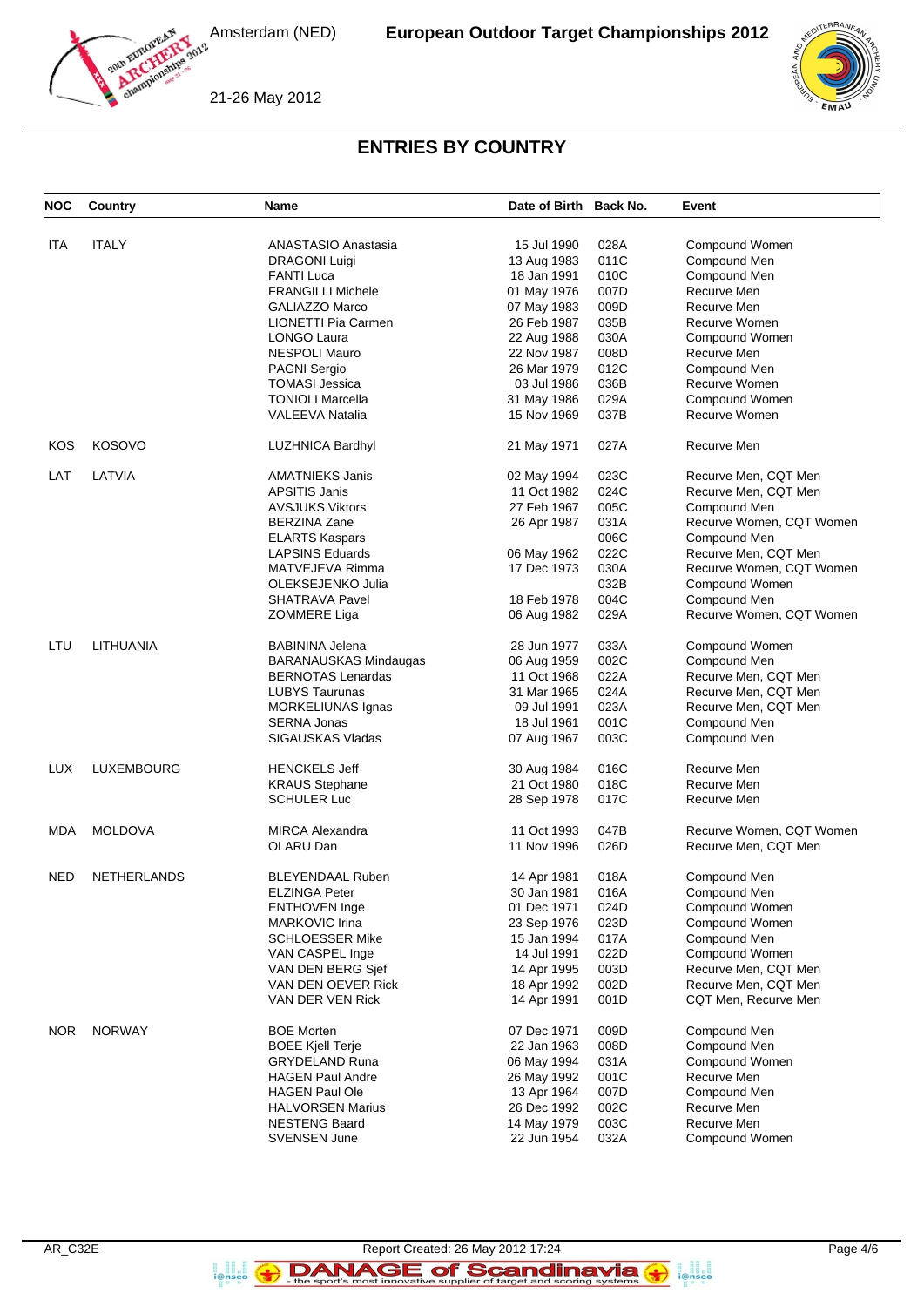

21-26 May 2012



# **ENTRIES BY COUNTRY**

| <b>NOC</b> | Country           | <b>Name</b>                                | Date of Birth Back No. |              | Event                                |
|------------|-------------------|--------------------------------------------|------------------------|--------------|--------------------------------------|
| <b>POL</b> | <b>POLAND</b>     | AUSTYN-GAWRYS Joanna                       | 20 Jul 1976            | 027B         | Compound Women                       |
|            |                   |                                            |                        |              |                                      |
|            |                   | DOBROWOLSKI Rafal<br><b>GAWRYS Dariusz</b> | 27 Dec 1983            | 005B<br>017C | Recurve Men, CQT Men<br>Compound Men |
|            |                   |                                            | 01 Mar 1966            |              |                                      |
|            |                   | <b>GOLYGOWSKI Marcin</b>                   | 22 Aug 1975            | 016C         | Compound Men                         |
|            |                   | <b>LESNIAK Natalia</b>                     | 10 Jul 1991            | 033C         | Recurve Women                        |
|            |                   | <b>NOWAK Piotr</b>                         | 20 Mar 1991            | 004B         | Recurve Men, CQT Men                 |
|            |                   | PIEKARSKI Boguslaw                         | 01 Jan 1900            | 018C         | Compound Men                         |
|            |                   | PROC Jacek                                 | 09 Sep 1981            | 006B         | Recurve Men, CQT Men                 |
|            |                   | STANIECZEK Anna                            | 24 Jan 1955            | 025B         | Compound Women                       |
|            |                   | SZALANSKA Katarzyna                        | 05 Dec 1992            | 026B         | Compound Women                       |
|            |                   | SZUKALSKA Anna                             | 12 Mar 1984            | 034C         | Recurve Women                        |
|            |                   | WYCZECHOWSKA Paula                         | 05 Sep 1991            | 032C         | Recurve Women                        |
| ROU        | <b>ROMANIA</b>    | <b>BACINSCHI Oana</b>                      | 11 Jun 1980            | 029B         | CQT Women, Recurve Women             |
|            |                   | <b>BANCILA Simona</b>                      | 26 Apr 1970            | 031B         | Recurve Women, CQT Women             |
|            |                   | <b>BODNAR Alexandru</b>                    | 28 Jun 1990            | 012C         | Recurve Men, CQT Men                 |
|            |                   | <b>CIORNEI Daniel</b>                      | 08 Feb 1989            | 011C         | Recurve Men, CQT Men                 |
|            |                   | <b>MARCU Razvan</b>                        | 05 Jan 1991            | 010C         | Recurve Men, CQT Men                 |
|            |                   | <b>SARBU Luminita</b>                      | 22 Jan 1988            | 030B         | Recurve Women, CQT Women             |
| <b>RUS</b> | <b>RUSSIA</b>     | <b>BALZHANOVA Viktoria</b>                 | 11 May 1988            | 022B         | Compound Women                       |
|            |                   | CHERKASHNEVA Svetlana                      | 06 Oct 1992            | 023B         | Compound Women                       |
|            |                   | DAMBAEV Alexander                          | 16 Jun 1989            | 002D         |                                      |
|            |                   |                                            |                        |              | Compound Men                         |
|            |                   | <b>ERDYNIYEVA Natalya</b>                  | 06 Aug 1988            | 042A         | Recurve Women                        |
|            |                   | KHALUDOROV Danzan                          | 09 Aug 1983            | 001D         | Compound Men                         |
|            |                   | <b>KOZHIN Alexander</b>                    | 10 Apr 1990            | 023D         | Recurve Men, CQT Men                 |
|            |                   | <b>KOZHIN Dmitry</b>                       | 25 Apr 1994            | 003D         | Compound Men                         |
|            |                   | LOGINOVA Albina                            | 07 Aug 1983            | 024B         | Compound Women                       |
|            |                   | PEROVA Ksenia                              | 08 Feb 1989            | 043A         | Recurve Women                        |
|            |                   | STEPANOVA Inna                             | 17 Apr 1990            | 041A         | Recurve Women                        |
|            |                   | <b>TSYBEKDORZHIEV Bair</b>                 | 06 Oct 1992            | 022D         | Recurve Men, CQT Men                 |
|            |                   | <b>TSYNGUEV Bato</b>                       | 15 Aug 1986            | 024D         | Recurve Men, CQT Men                 |
| <b>SLO</b> | <b>SLOVENIA</b>   | <b>BOZIC Brina</b>                         | 22 May 1992            | 031D         | Recurve Women, CQT Women             |
|            |                   | SITAR Dejan                                | 09 Dec 1979            | 019A         | Compound Men                         |
|            |                   | <b>STRAJHAR Klemen</b>                     | 20 Aug 1994            | 026B         | Recurve Men, CQT Men                 |
|            |                   | <b>TOMAT Najka</b>                         | 29 Jan 1991            | 029D         | Recurve Women, CQT Women             |
|            |                   | <b>UMER Ana</b>                            | 11 Dec 1990            | 030D         | Recurve Women, CQT Women             |
|            |                   | <b>ZLENDER Matija</b>                      | 15 Jan 1982            | 025B         | Recurve Men, CQT Men                 |
|            |                   |                                            |                        |              |                                      |
| <b>SMR</b> | <b>SAN MARINO</b> | <b>BELLONI Fabrizio</b>                    | 01 Oct 1964            | 019B         | Compound Men                         |
|            |                   | <b>BONELLI Giovanni Paolo</b>              | 08 Mar 1982            | 018B         | Compound Men                         |
|            |                   | <b>GUIDI Emanuele</b>                      | 16 Sep 1969            | 025C         | Recurve Men                          |
|            |                   | <b>TURA Paolo</b>                          | 10 Feb 1971            | 026C         | Recurve Men                          |
| <b>SRB</b> | <b>SERBIA</b>     | <b>CARAN Romana</b>                        | 02 Jul 1979            | 031C         | Compound Women                       |
|            |                   | <b>GROZDANOVIC Luka</b>                    | 11 Mar 1992            | 025A         | Recurve Men, CQT Men                 |
|            |                   | <b>KRSTIC Borislav</b>                     | 05 Nov 1975            | 012A         | Compound Men                         |
|            |                   | MIOKOVIC Danilo                            | 30 Oct 1963            | 011A         | Compound Men                         |
|            |                   | SVILANOVIC Dragan                          | 02 Sep 1960            | 026A         | Recurve Men, CQT Men                 |
|            |                   | UROSEVIC Ljubisa                           | 03 Aug 1956            | 010A         | Compound Men                         |
| SUI        | SWITZERLAND       | <b>BURRI Kevin</b>                         | 08 Mar 1991            | 016B         | Compound Men                         |
|            |                   | <b>CURCHOD Alexandre</b>                   | 06 May 1994            | 009A         | Recurve Men, CQT Men                 |
|            |                   | <b>DE GIULI Valentine</b>                  | 02 Oct 1990            | 038C         | Recurve Women, CQT Women             |
|            |                   |                                            |                        |              |                                      |
|            |                   | <b>DIELEN Nathalie</b>                     | 18 Mar 1966            | 039C         | Recurve Women, CQT Women             |
|            |                   | <b>FABER Dominik</b>                       | 31 Aug 1967            | 007A         | Recurve Men, CQT Men                 |
|            |                   | <b>HOFER Patrizio</b>                      | 02 Apr 1980            | 017B         | Compound Men                         |
|            |                   | <b>MULLER Axel</b>                         | 03 Jan 1992            | 008A         | Recurve Men, CQT Men                 |
|            |                   | <b>SCHOBINGER Celine</b>                   | 18 Sep 1989            | 040C         | CQT Women, Recurve Women             |